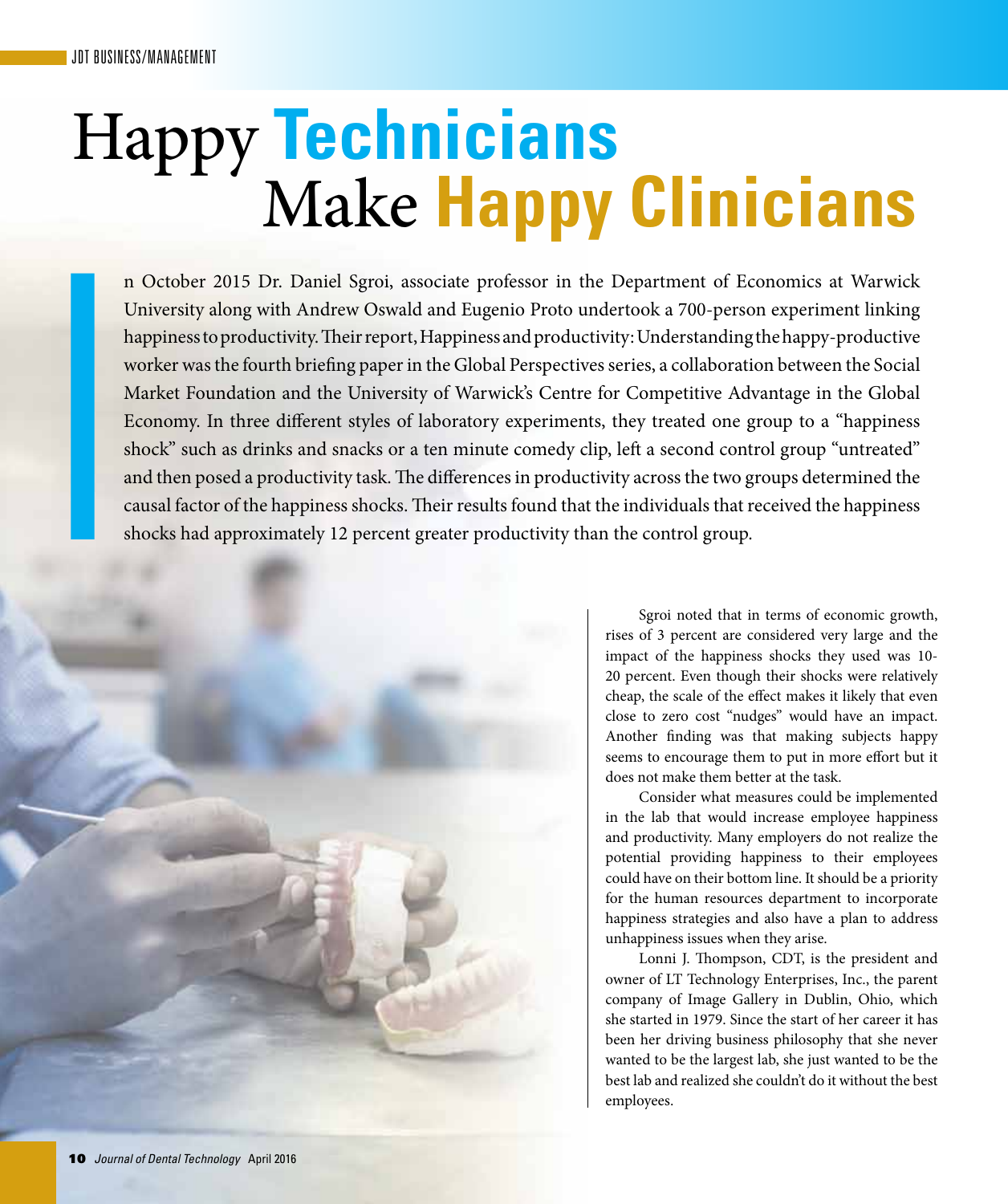"In the beginning I had a hard time finding top quality people to do the kind of high-end artistic work that I wanted," said Thompson. "We have one of the best art schools in the country, Columbus College Art and Design, and I started working with them to recruit employees. They already had the artistic ability; I just taught them the science. And then once you get the good employees, the next step is to keep them happy."

Cross-training has always been an important element in Thompson's laboratory. She believes in order to create the best product employees need to know all of the pieces and then figure out what they like to do best. She's always had an open door philosophy and encourages employees to tell her what they want to do so they can figure out how to make it work for the laboratory as a whole. She encourages lab owners to find out where their employees want to go and put them in areas where they can work toward being where they want to be.

Thompson said, "I'm extremely lucky right now. I have a great group of employees; three are CDTs and everyone else is working on it. I offer raises once certification is achieved. I pay for continuing education courses and I send employees to industry meetings so everyone gets the opportunity to do something that would be helpful for them. My end goal is for everyone to be better than me! Also, some people don't even know they want to do something unless they try it. Go ahead and let them try it."

Additional employee benefits she offers are health insurance, vacation and personal days and a new bonus program. In this program, employees get ten percent of the profits on a quarterly basis. While all employees are a part of the bonus program, the payouts don't have to be equal. If one technician has demonstrated extraordinary work that quarter they may get more. This program has provided significant incentive for employees to continue to improve productivity.

Thompson has also undertaken her own journey. "Something I've come to learn over the years is that in general people don't like change," said Thompson. "I personally thrive on change and it took me awhile to understand why it was difficult for my employees. Now I just try to make them understand why as we are going through the process. For example, three years ago I installed a whole new software program that covers production and scheduling. There was a lot of tension while this was happening and I kept reiterating that it will help all of us to get better. It took time for everyone to grasp it but now everyone loves it and can check on their own progress and productivity. This new software has undoubtedly improved my lab's production. I just had the best year ever, hitting numbers I didn't know I could hit. If you don't change, you die. But above all else, trust your employees and work with them to make sure they are happy doing what they are doing and you will be happy in return."

For Dave Lampert, MBA, vice-president and business manager of Town & Country Dental Studios in Freeport, N.Y., it's all about the culture. Town & Country was opened in 1962 by his father, Barry, and has grown to just over 100 employees. Lampert pointed out that back in the 60's, 'human resources' was much simpler. If you need a job, come in and work. Starting in the 80's and 90's businesses began facing more challenges such as new regulations, health insurance requirements like COBRA and reporting requirements to the labor department; human resources needed to provide more support.

*"But above all else, trust your employees and work with them to make sure they are happy doing what they are doing and you will be happy in return."*



LT Technology Enterprises, Inc